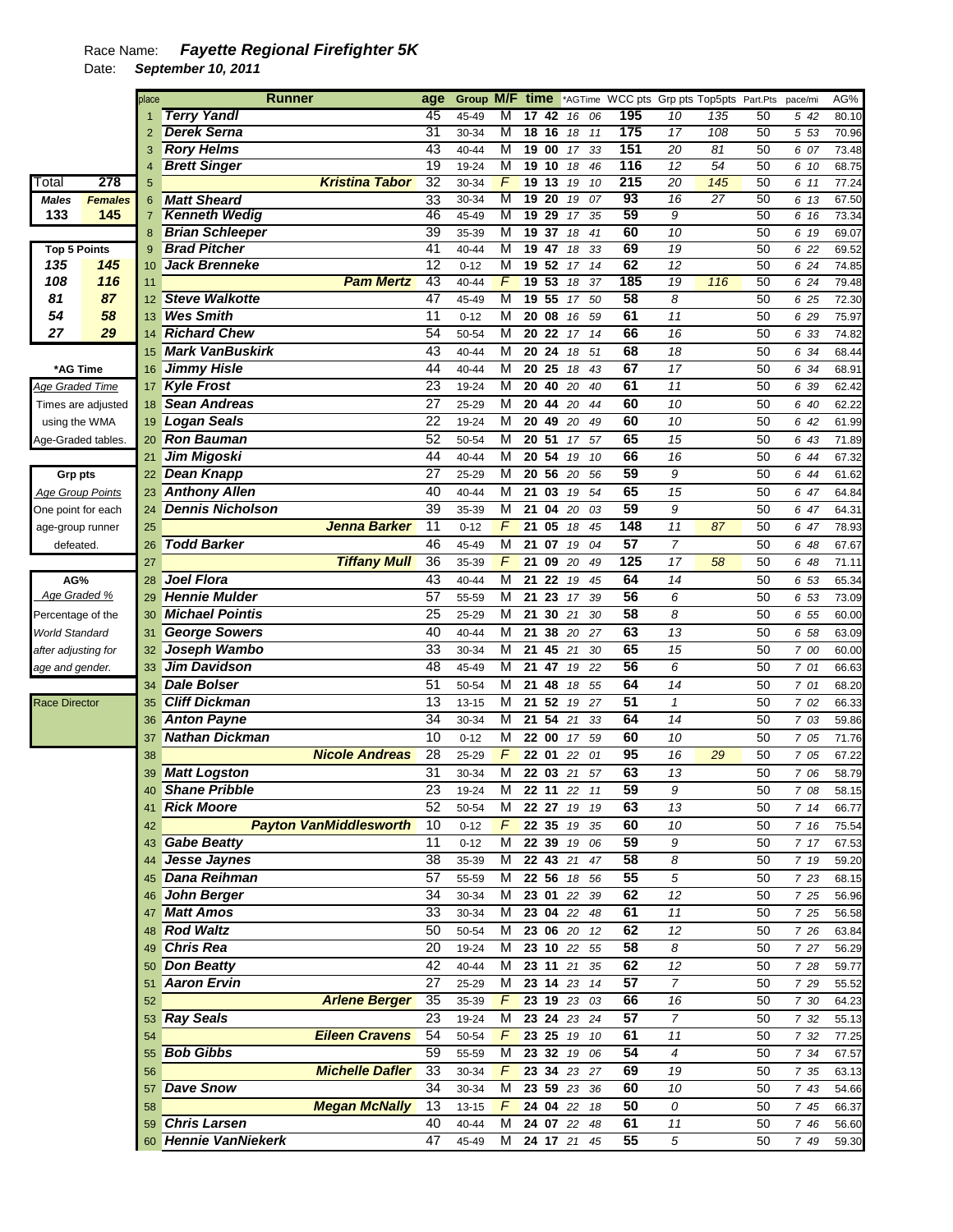| place | <b>Runner</b>               | age             | Group M/F time |                |          |          |    |    |                 | *AGTime WCC pts Grp pts Top5pts Part.Pts |    | pace/mi | AG%   |
|-------|-----------------------------|-----------------|----------------|----------------|----------|----------|----|----|-----------------|------------------------------------------|----|---------|-------|
| 61    | <b>Mindy Ward</b>           | 40              | 40-44          | F              | 24 19    |          | 23 | 22 | 68              | 18                                       | 50 | 750     | 63.35 |
| 62    | <b>Ronnie Lindley</b>       | 55              | 55-59          | M              | 24       | 27       | 20 | 32 | 53              | 3                                        | 50 | 7 52    | 62.85 |
| 63    | <b>Chris Davis</b>          | 40              | 40-44          | М              | 24 33    |          | 23 | 12 | 60              | 10                                       | 50 | 7 54    | 55.60 |
| 64    | <b>Tom Carrico</b>          | 58              | 55-59          | М              | 24       | 34       | 20 | 06 | 52              | $\overline{c}$                           | 50 | 7 54    | 64.16 |
| 65    | <b>Preston Gault</b>        | 11              | $0 - 12$       | М              | 24 35    |          | 20 | 44 | 58              | 8                                        | 50 | 7 55    | 62.22 |
| 66    | <b>Doug Myers</b>           | 56              | 55-59          | М              | 24       | 38       | 20 | 30 | 51              | 1                                        | 50 | 7 56    | 62.91 |
| 67    | <b>Chuck Shingledecker</b>  | 68              | 65-69          | М              | 24 44    |          | 18 | 30 | 52              | 2                                        | 50 | 7 58    | 69.74 |
|       | <b>Tyler Kritsch</b>        | 20              |                | М              | 24 47    |          |    |    | 56              | 6                                        | 50 |         |       |
| 68    |                             |                 | 19-24          |                |          |          | 24 | 31 | 59              |                                          |    | 7 59    | 52.61 |
| 69    | <b>Brad Stahlhut</b>        | 31              | 30-34          | М              | 24 55    |          | 24 | 48 |                 | 9                                        | 50 | 8 01    | 52.02 |
| 70    | <b>Christie Larsen</b>      | 37              | 35-39          | $\overline{F}$ | 24       | 58       | 24 | 27 | 65              | 15                                       | 50 | 8 02    | 60.53 |
| 71    | <b>Dan Dickman</b>          | 42              | 40-44          | М              | 25       | 01       | 23 | 17 | 59              | 9                                        | 50 | 8 03    | 55.39 |
| 72    | <b>Michael Payne</b>        | 30              | 30-34          | М              | 25       | 06       | 25 | 02 | 58              | 8                                        | 50 | 8 05    | 51.52 |
| 73    | <b>Abbey Schmidt</b>        | 11              | $0 - 12$       | F              | 25       | 10       | 22 | 23 | 59              | 9                                        | 50 | 8 06    | 66.12 |
| 74    | <b>Denise Selm</b>          | 40              | 40-44          | F              | 25       | 12       | 24 | 13 | 67              | 17                                       | 50 | 8 07    | 61.13 |
| 75    | <b>Alex Reynolds</b>        | 11              | $0 - 12$       | М              | 25 16    |          | 21 | 19 | 57              | 7                                        | 50 | 8 08    | 60.54 |
| 76    | <b>Dave Pointis</b>         | 60              | 60-64          | М              | 25       | 19       | 20 | 22 | 54              | $\overline{4}$                           | 50 | 8 09    | 63.35 |
|       | <b>Don Pope</b>             | 51              | 50-54          | М              | 25       | 38       | 22 | 14 | 61              | 11                                       | 50 | 8 15    | 58.00 |
| 78    | Joseph Wilmot               | 35              | 35-39          | М              | 25       | 40       | 25 | 07 | 57              | $\overline{7}$                           | 50 | 8 16    | 51.35 |
| 79    | <b>Leann Brenneke</b>       | $\overline{11}$ | $0 - 12$       | F              | 25       | 41       | 22 | 51 | 58              | 8                                        | 50 | 8 16    | 64.79 |
| 80    | <b>Stephanie Farlow</b>     | 33              | 30-34          | F              | 25       | 45       | 25 | 37 | 68              | 18                                       | 50 | 8 17    | 57.78 |
| 81    | <b>Becca Catev</b>          | 11              | $0 - 12$       | F              | 25       | 46       | 22 | 55 | 57              | $\overline{7}$                           | 50 | 8 18    | 64.58 |
| 82    | <b>Anita Dwenger</b>        | 46              | 45-49          | $\overline{F}$ | 25       | 48       | 23 | 23 | 68              | 18                                       | 50 | 8 18    | 63.30 |
| 83    | <b>Jennifer Southerland</b> | 31              | 30-34          | F              | 25       | 50       | 25 | 48 | 67              | 17                                       | 50 | 8 19    | 57.36 |
| 84    | <b>Andrew Roberts</b>       | 37              | 35-39          | М              | 25       | 59       | 25 | 06 | 56              | 6                                        | 50 | 8 22    | 51.38 |
| 85    | <b>Clifford Clark</b>       | 57              | 55-59          | М              | 26       | 00       | 21 | 28 | 50              | 0                                        | 50 | 8 2 2   | 60.11 |
| 86    | <b>Parker Jaynes</b>        | 10              | $0 - 12$       | М              | 26       | 02221    |    | 16 | 56              | 6                                        | 50 | 8 23    | 60.64 |
| 87    | <b>Tonya Paxton</b>         | 24              | 19-24          | F              | 26       | 03       | 26 | 03 | 58              | 8                                        | 50 | 8 23    | 56.81 |
| 88    | <b>Ray Blevins</b>          | 53              | 50-54          | М              | 26       | 04       | 22 | 15 | 60              | 10                                       | 50 | 8 23    | 57.98 |
| 89    | <b>Dean Frame</b>           | 50              | 50-54          | М              | 26       | 06       | 22 | 50 | 59              | 9                                        | 50 | 8 2 4   | 56.51 |
| 90    | <b>Quyen Wolfe</b>          | 33              | 30-34          | F              | 26       | 09       | 26 | 01 | 66              | 16                                       | 50 | 8 25    | 56.89 |
| 91    | <b>Gene Black</b>           | 69              | 65-69          | М              | 26       | 15       | 19 | 26 | 51              | $\mathbf{1}$                             | 50 | 8 27    | 66.39 |
| 92    | <b>Angie Carpenter</b>      | 36              | 35-39          | F              | 26 20    |          | 25 | 55 | 64              | 14                                       | 50 | 8 29    | 57.11 |
| 93    | <b>Rob May</b>              | 27              | 25-29          | М              | 26       | 33       | 26 | 33 | 56              | 6                                        | 50 | 8 33    | 48.59 |
|       | <b>Jeremy Browning</b>      | 29              |                | М              |          | 34       |    |    | 55              | 5                                        | 50 |         |       |
| 94    |                             | 46              | 25-29          | $\overline{F}$ | 26<br>26 | 39       | 26 | 33 | 67              | 17                                       | 50 | 833     | 48.60 |
| 95    | <b>Mary Catey</b>           |                 | 45-49          |                |          |          | 24 | 09 |                 |                                          |    | 8 35    | 61.28 |
| 96    | <b>Matthew Keresman</b>     | 50              | 50-54          | М              | 26       | 53       | 23 | 31 | 58              | 8<br>7                                   | 50 | 8 39    | 54.86 |
| 97    | <b>Vince Moore</b>          | 54              | 50-54          | М              | 26       | 54       | 22 | 46 | 57              |                                          | 50 | 8 39    | 56.65 |
| 98    | <b>John Potts</b>           | 62              | 60-64          | М              | 26       | -55      | 21 | 16 | 53              | 3                                        | 50 | 8 40    | 60.65 |
|       | 99 Joe Farlow               | 36              | 35-39          | М              |          | 26 56 26 |    | 12 | 55              | 5                                        | 50 | 8 40    | 49.23 |
|       | 100 Mike Kritsch            | 51              | 50-54          | М              |          | 27 05 23 |    | 30 | 56              | 6                                        | 50 | 8 43    | 54.90 |
|       | 101 Mitchel Legg            | 28              | 25-29          | М              |          | 27 07 27 |    | 07 | 54              | 4                                        | 50 | 8 4 4   | 47.58 |
|       | 102 Zack Hawk               | 33              | 30-34          | М              |          | 27 12 26 |    | 53 | 57              | 7                                        | 50 | 8 45    | 47.98 |
|       | 103 Andrew Kritsch          | 22              | 19-24          | М              |          | 27 20 27 |    | 19 | 55              | 5                                        | 50 | 8 48    | 47.21 |
|       | 104 Aaron Johnson           | 35              | 35-39          | М              | 27 31 26 |          |    | 56 | $\overline{54}$ | 4                                        | 50 | 8 51    | 47.90 |
|       | 105 Greg Kurtz              | 54              | 50-54          | М              |          | 27 38 23 |    | 23 | 55              | 5                                        | 50 | 8 54    | 55.15 |
|       | 106 Tim Gard                | 18              | $16 - 18$      | М              | 2739     |          | 26 | 44 | 50              | 0                                        | 50 | 8 54    | 48.25 |
|       | 107 Austin Farlow           | $\overline{8}$  | $0 - 12$       | М              | 2741     |          | 20 | 59 | 55              | 5                                        | 50 | 8 55    | 61.48 |
| 108   | <b>Sarah Dickman</b>        | 11              | $0 - 12$       | F              | 27 44 24 |          |    | 40 | 56              | 6                                        | 50 | 8 56    | 60.00 |
|       | 109 Andy Frazier            | 32              | 30-34          | М              |          | 27 54 27 |    | 41 | 56              | 6                                        | 50 | 8 5 9   | 46.60 |
| 110   | <b>Manda Light</b>          | 29              | 25-29          | F              |          | 27 56 27 |    | 56 | 65              | 15                                       | 50 | 8 5 9   | 52.98 |
| 111   | <b>Michelle Simpson</b>     | 33              | 30-34          | F              |          | 28 04 27 |    | 55 | 65              | 15                                       | 50 | 9 02    | 53.01 |
| 112   | <b>Belinda Gray</b>         | 52              | 50-54          | F              |          | 28 07 23 |    | 37 | 60              | 10                                       | 50 | 9 03    | 62.65 |
|       | 113 Michael Mitchell        | 29              | 25-29          | М              |          | 28 12 28 |    | 10 | 53              | 3                                        | 50 | 9 05    | 45.79 |
|       | 114 Dustin Thornburg        | 32              | 30-34          | М              |          | 28 13 27 |    | 59 | 55              | 5                                        | 50 | 9 05    | 46.08 |
|       | 115 Del Cofield             | 35              | 35-39          | М              |          | 28 14 27 |    | 38 | 53              | 3                                        | 50 | 9 05    | 46.68 |
| 116   | <b>Cindy Elzemeyer</b>      | 37              | 35-39          | F              |          | 28 21 27 |    | 46 | 63              | 13                                       | 50 | 9 07    | 53.31 |
|       | 117 Kevin Shelley           | 45              | 45-49          | М              |          | 28 22 25 |    | 49 | 54              | 4                                        | 50 | 9 08    | 49.98 |
| 118   | <b>Melanie Roberts</b>      | 38              | 35-39          | F              |          | 28 24 27 |    | 39 | 62              | 12                                       | 50 | 9 08    | 53.52 |
| 119   | <b>Haley Hall</b>           | 16              | 16-18          | F              |          | 28 29 27 |    | 33 | 52              | $\overline{c}$                           | 50 | 9 10    | 53.73 |
| 120   | <b>Pamela Justice</b>       | 41              | 40-44          | $\overline{F}$ |          | 28 31 27 |    | 11 | 66              | 16                                       | 50 | 9 11    | 54.44 |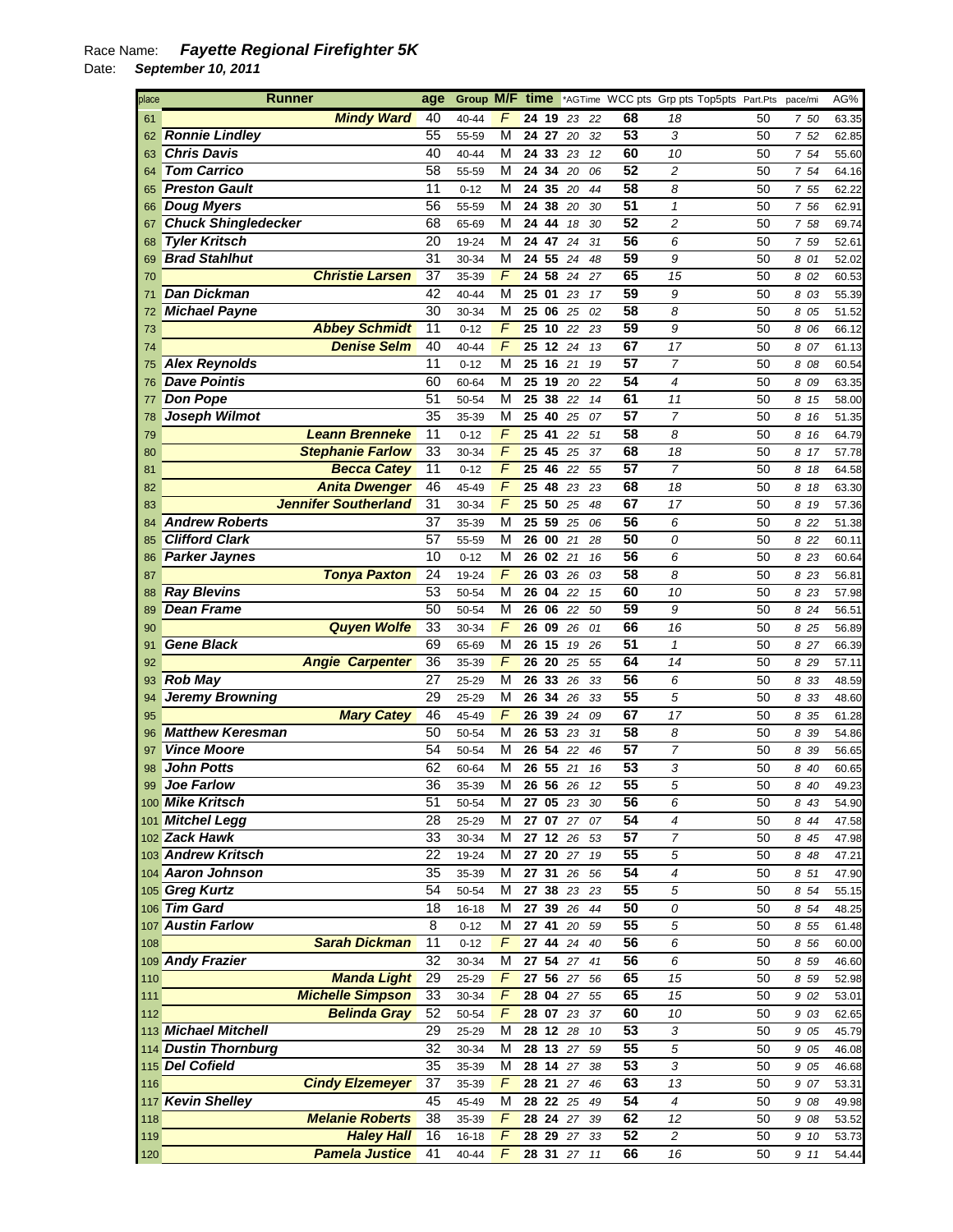| place      | <b>Runner</b>                              | age             | Group M/F      |                | time                            |                    |             |          |                 |                          | *AGTime WCC pts Grp pts Top5pts Part.Pts | pace/mi        | AG%            |
|------------|--------------------------------------------|-----------------|----------------|----------------|---------------------------------|--------------------|-------------|----------|-----------------|--------------------------|------------------------------------------|----------------|----------------|
| 121        | <b>Heather Wampole</b>                     | 29              | 25-29          | F              | 28 35                           |                    | 28          | 35       | 64              | 14                       | 50                                       | 9 12           | 51.78          |
| 122        | <b>Tom Pennington</b>                      | 54              | 50-54          | М              | 28                              | 38 24              |             | 14       | 54              | 4                        | 50                                       | 9 13           | 53.22          |
| 123        | <b>Rinda Kieffer</b>                       | 34              | 30-34          | F              | 28                              | 39                 | 28          | 25       | 64              | 14                       | 50                                       | 9 13           | 52.08          |
| 124        | <b>Andrea Payne</b>                        | 28              | 25-29          | F              | 28                              | 40                 | 28          | 40       | 63              | 13                       | 50                                       | 9 14           | 51.63          |
| 125        | <b>Stacy Brenneke</b>                      | 40              | 40-44          | F              | 28                              | 42                 | 27          | 34       | 65              | 15                       | 50                                       | 9 14           | 53.67          |
| 126        | <b>Stacey Neal</b>                         | 39              | 35-39          | F              | 28                              | 43                 | 27          | 47       | 61              | 11                       | 50                                       | 9 15           | 53.26          |
| 127        | <b>Denise Retz</b>                         | 32              | 30-34          | F              | 28                              | 55                 | 28          | 50       | 63              | 13                       | 50                                       | 9 18           | 51.33          |
| 128        | Jonathan Geise                             | 24              | 19-24          | М              | 28                              | 57                 | 28          | 57       | 54              | $\overline{4}$           | 50                                       | 9 19           | 44.56          |
| 129        | <b>Aimee VanMiddlesworth</b>               | 41              | 40-44          | F              | 28                              | 58                 | 27          | 37       | 64              | 14                       | 50                                       | 9 19           | 53.60          |
| 130        | <b>Kimberly Hall</b>                       | 45              | 45-49          | F              | 29                              | 00 26              |             | 36       | 66              | 16                       | 50                                       | 9 20           | 55.65          |
| 131        | <b>Jessica Gabbard</b>                     | $\overline{35}$ | 35-39          | F              | 29                              | 03                 | 28          | 43       | 60              | 10                       | 50                                       | 9 21           | 51.55          |
| 132        | <b>Jack Frech</b>                          | 44              | 40-44          | M              | 29                              | 17                 | 26          | 51       | 58              | 8                        | 50                                       | 9 26           | 48.04          |
| 133        | <b>Marcos Ponce</b>                        | 35              | 35-39          | M              | 29                              | 21                 | 28          | 44       | 52              | $\overline{c}$           | 50                                       | 9 27           | 44.90          |
| 134        | <b>Betsy Bowman</b>                        | 29              | 25-29          | F              | 29                              | 41                 | 29          | 41       | 62              | 12                       | 50                                       | 9 33           | 49.86          |
| 135        | <b>Anna Deering</b>                        | 23              | 19-24          | F              | 29                              | 45                 | 29          | 45       | 57              | $\overline{7}$           | 50                                       | 9 35           | 49.75          |
|            | 136 Doug Brenneke                          | 44              | 40-44          | М              | 29                              | $\overline{53}$ 27 |             | 24       | 57              | $\overline{7}$           | 50                                       | 9 37           | 47.08          |
| 137        | <b>Heather Caldwell</b>                    | 34              | 30-34          | F              | 29                              | 55                 | 29          | 40       | 62              | 12                       | 50                                       | 9 38           | 49.87          |
| 138        | <b>Beth Beatty</b>                         | 36              | 35-39          | F              | 30 04                           |                    | 29          | 35       | 59              | 9                        | 50                                       | 9 41           | 50.02          |
|            | 139 Robert Light                           | 19              | 19-24          | M              | 30                              | 06 29              |             | 28       | 53              | 3                        | 50                                       | 9 41           | 43.78          |
| 140        | <b>Diane Bolser</b>                        | 52              | 50-54          | F              | 30 07                           |                    | 25          | 18       | 59              | 9                        | 50                                       | 9 42           | 58.49          |
| 141        | <b>Mariah Seals</b>                        | 19              | 19-24          | F              | 30                              | 17                 | 30          | 10       | 56              | 6                        | 50                                       | 9 45           | 49.06          |
| 142        | <b>Will Brenneke</b>                       | 8               | $0 - 12$       | M              | 30                              | 26                 | 23          | 04       | 54              | $\overline{\mathcal{A}}$ | 50                                       | 9 48           | 55.93          |
|            | 143 Cooper McCann                          | 13              | $13 - 15$      | M              | 30                              | 30 27              |             | 08       | 50              | 0                        | 50                                       | 9 4 9          | 47.55          |
| 144        | <b>Jennifer Dulin</b>                      | 29              | 25-29          | F              | 30                              | 34                 | 30          | 34       | 61              | 11                       | 50                                       | 9 50           | 48.42          |
| 145        | <b>Anna Schmidt</b>                        | 10              | $0 - 12$       | F              | 30                              | 36                 | 26          | 33       | 55              | 5                        | 50                                       | 9 51           | 55.75          |
| 146        | <b>Elisha Frazier</b>                      | 29              | 25-29          | F              | 30                              | 40                 | 30          | 40       | 60              | 10                       | 50                                       | 9 52           | 48.26          |
| 147        | <b>Aaron McCann</b>                        | 39              | 35-39          | M<br>F         | 30<br>31                        | 49                 | 29          | 20       | 51<br>59        | 1                        | 50                                       | 9 55           | 43.97          |
| 148<br>149 | Anya Johnsman<br><b>Alyssa Baker</b>       | 27<br>20        | 25-29<br>19-24 | F              | 31                              | 08<br>10           | 31<br>31    | 08<br>09 | 55              | 9<br>5                   | 50<br>50                                 | 10 01<br>10 02 | 47.54          |
|            | 150 Jayne Lakes                            | 22              | 19-24          | M              | 31                              | 14                 | 31          | 13       | 52              | $\overline{c}$           | 50                                       | 10 03          | 47.51<br>41.32 |
| 151        | <b>Curtis Spaulding</b>                    | 49              | 45-49          | M              | 31                              | 18 27              |             | 36       | 53              | 3                        | 50                                       | 10 04          | 46.74          |
|            | 152 Michael Jacob                          | 33              | 30-34          | M              | 31                              | 29                 | 31          | 07       | 54              | 4                        | 50                                       | 10 08          | 41.45          |
|            | 153 Nate Reynolds                          | 12              | $0 - 12$       | М              | 31                              | 37                 | 27          | 26       | 53              | 3                        | 50                                       | 10 11          | 47.03          |
| 154        | <b>Judy Pierce</b>                         | 49              | 45-49          | F              | 31                              | 39                 | 27          | 38       | 65              | 15                       | 50                                       | 10 11          | 53.55          |
| 155        | <b>Melanie McDaniel</b>                    | 46              | 45-49          | F              | 31                              | 42 28              |             | 44       | 64              | 14                       | 50                                       | 10 12          | 51.51          |
| 156        | <b>Teresa Bryant</b>                       | 51              | 50-54          | F              | 31                              | 49                 | 27          | 05       | 58              | 8                        | 50                                       | 10 14          | 54.65          |
| 157        | <b>Steve Dailey</b>                        | 52              | 50-54          | М              | 31                              | $\overline{54}$    | 27          | 27       | 53              | 3                        | 50                                       | 10 16          | 46.99          |
| 158        | <b>Julie Vecera</b>                        | 42              | 40-44          | F              | 31                              | 57                 | 30          | 12       | 63              | 13                       | 50                                       | 10 17          | 49.01          |
| 159        | <b>Lora Lock</b>                           | 41              | 40-44          | $\overline{F}$ | 32 04                           |                    | 30          | 34       | 62              | 12                       | 50                                       | 10 19          | 48.41          |
| 160        | <b>Angie Witham</b>                        | 48              | 45-49          | F              |                                 |                    | 32 05 28 22 |          | 63              | 13                       | 50                                       | 10 20          | 52.17          |
| 161        | <b>Ashley Smith</b>                        | 27              | 25-29          | F              | 32 06 32                        |                    |             | 06       | $\overline{58}$ | 8                        | 50                                       | 10 20          | 46.11          |
|            | 162 Jasson Wickman                         | 28              | 25-29          | M              | 32 07                           |                    | 32          | 07       | 52              | 2                        | 50                                       | 10 20          | 40.17          |
|            | 163 Bob Blevens                            | 33              | 30-34          | M              | 32 08                           |                    | 31          | 46       | 53              | 3                        | 50                                       | 10 21          | 40.61          |
|            | 164 Wayne Roussel                          | 41              | 40-44          | М              | 32 08 30                        |                    |             | 08       | 56              | 6                        | 50                                       | 10 21          | 42.80          |
| 165        | <b>Kelly Dungan</b>                        | 30              | 30-34          | F              | 32 14 32                        |                    |             | 13       | 61              | 11                       | 50                                       | 10 22          | 45.93          |
| 166        | <b>Lynn Neanen</b>                         | 43              | 40-44          | F              | 32 19                           |                    | 30          | 16       | 61              | 11                       | 50                                       | 10 24          | 48.90          |
|            | 167 Chris Trent                            | 28              | 25-29          | M              | $\overline{32}$ 23              |                    | 32          | 23       | 51              | $\mathbf{1}$             | 50                                       | 10 25          | 39.84          |
| 168        | <b>Becky Reynolds</b>                      | 41              | 40-44          | $\sqrt{2}$     | 32 30                           |                    | 30          | 59       | 60              | 10                       | 50                                       | 10 28          | 47.77          |
| 169        | <b>Lisa McKinney</b>                       | 19              | 19-24          | $\overline{F}$ | $\overline{33}$ $\overline{14}$ |                    | 33          | 06       | 54              | $\overline{4}$           | 50                                       | 10 42          | 44.71          |
|            | 170 Rocky Vecera                           | 41              | 40-44          | М              | $33$ 14 31                      |                    |             | 10       | 55              | 5                        | 50                                       | 10 42          | 41.38          |
| 171        | <b>Angi Kritsch</b>                        | 26              | 25-29          | F              | 33 15                           |                    | 33          | 15       | $\overline{57}$ | $\boldsymbol{7}$         | 50                                       | 10 42          | 44.51          |
| 172        | <b>Bethan Ervin</b>                        | 43              | 40-44          | F<br>F         | 33 19 31                        |                    |             | 12       | 59<br>53        | 9                        | 50                                       | 10 43          | 47.43          |
| 173        | <b>Megan Frame</b><br><b>Sherry Marcum</b> | 21<br>48        | 19-24          | F              | 33 20<br>33 48                  |                    | 33          | 20       | 62              | 3<br>12                  | 50<br>50                                 | 10 44          | 44.40          |
| 174<br>175 | <b>Berneice Tipton</b>                     | 51              | 45-49<br>50-54 | $\overline{F}$ | 33                              | 49                 | 29<br>28    | 53<br>47 | 57              | $\overline{7}$           | 50                                       | 10 53<br>10 53 | 49.52<br>51.42 |
| 176        | <b>Tiffani Thornburg</b>                   | 33              | 30-34          | $\overline{F}$ | 33 50 33                        |                    |             | 39       | 60              | 10                       | 50                                       | 10 53          | 43.97          |
| 177        | <b>Tammy Farmer</b>                        | 39              | 35-39          | $\overline{F}$ | 33 56                           |                    | 32          | 50       | 58              | 8                        | 50                                       | 10 55          | 45.08          |
| 178        | <b>Pat Bowers</b>                          | 68              | 65-69          | F              | 34 07 22                        |                    |             | 39       | 50              | 0                        | 50                                       | 10 59          | 65.34          |
| 179        | <b>Lindsay Boatright</b>                   | 31              | 30-34          | F              | 34 09                           |                    | 34          | 06       | 59              | 9                        | 50                                       | 10 59          | 43.39          |
| 180        | <b>Katherine Wadsworth</b>                 | 36              | 35-39          | F              | 34 19 33                        |                    |             | 46       | 57              | $\boldsymbol{7}$         | 50                                       | 11 03          | 43.82          |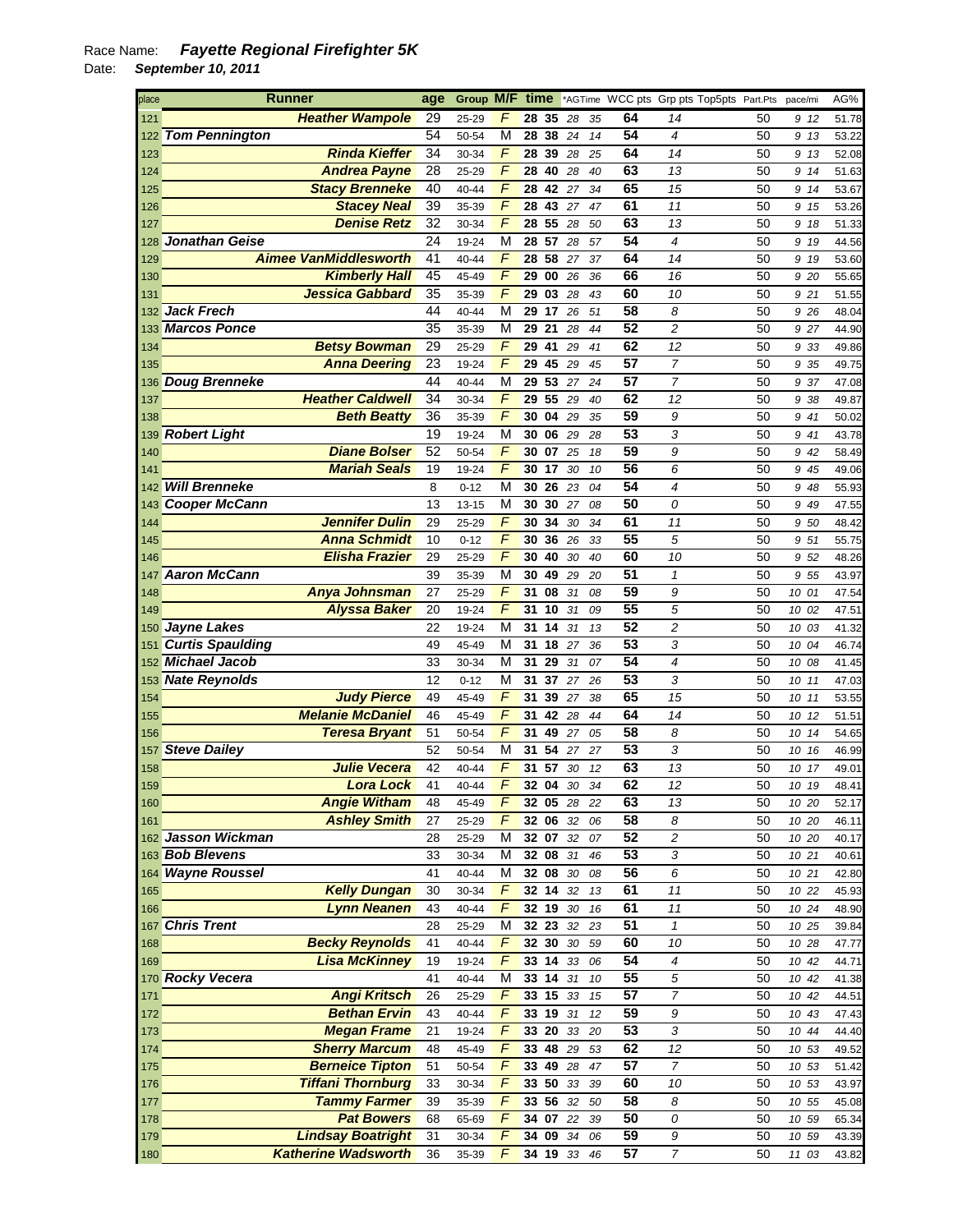| place | <b>Runner</b>            | age | Group M/F time |                |                   |          |    |    |                 | *AGTime WCC pts Grp pts Top5pts Part.Pts |    | pace/mi  | AG%   |
|-------|--------------------------|-----|----------------|----------------|-------------------|----------|----|----|-----------------|------------------------------------------|----|----------|-------|
| 181   | <b>Ben Wadsworth</b>     | 31  | 30-34          | М              |                   | 34 20    | 34 | 10 | 52              | 2                                        | 50 | 11 03    | 37.75 |
| 182   | <b>Erica Barker</b>      | 9   | $0 - 12$       | F              |                   | 34 33    | 29 | 08 | $\overline{54}$ | $\overline{\mathcal{A}}$                 | 50 | 11 07    | 50.79 |
| 183   | <b>Natalie McNally</b>   | 48  | 45-49          | F              |                   | 34 40    | 30 | 39 | 61              | 11                                       | 50 | 11 09    | 48.28 |
| 184   | <b>Elizabeth Farmer</b>  | 9   | $0 - 12$       | F              | 34                | 46       | 29 | 19 | 53              | 3                                        | 50 | 11 11    | 50.47 |
| 185   | Jane Barker              | 45  | 45-49          | F              |                   | 34 47    | 31 | 54 | 60              | 10                                       | 50 | 11 12    | 46.40 |
| 186   | <b>Lisa Davidson</b>     | 46  | 45-49          | $\overline{F}$ | 34 54             |          | 31 | 38 | 59              | 9                                        | 50 | 11 14    | 46.79 |
| 187   | <b>Nicole Bean</b>       | 32  | 30-34          | F              | 35 02             |          | 34 | 56 | 58              | 8                                        | 50 | 11 17    | 42.37 |
| 188   | <b>Kara Newman</b>       | 30  | 30-34          | F              | 35 11             |          | 35 | 10 | 57              | 7                                        | 50 | 11 19    | 42.08 |
| 189   | <b>Sharon Shaffer</b>    | 42  | 40-44          | F              |                   | 35 14    | 33 | 18 | 58              | 8                                        | 50 | 11 20    | 44.44 |
| 190   | <b>Ashley Mays</b>       | 24  | 19-24          | $\overline{F}$ | 35 25             |          | 35 | 25 | 52              | $\overline{c}$                           | 50 | 11 24    | 41.79 |
| 191   | <b>Todd Moistner</b>     | 34  | 30-34          | М              |                   | 35 29    | 34 | 55 | 51              | $\mathcal I$                             | 50 | 11 25    | 36.95 |
| 192   | <b>Shannon Davis</b>     | 30  | 30-34          | $\overline{F}$ | 35                | 34       | 35 | 33 | 56              | 6                                        | 50 | 11 27    | 41.62 |
| 193   | <b>Michele McCormick</b> | 37  | 35-39          | F              | 35                | 35       | 34 | 51 | 56              | 6                                        | 50 | 11 27    | 42.47 |
|       | 194 Cole Farlow          | 6   | $0 - 12$       | M              | 35 53             |          | 24 | 45 | 52              | $\overline{c}$                           | 50 | 11 33    | 52.11 |
|       | 195 Doug Brown           | 49  | 45-49          | М              |                   | 36 19    | 32 | 01 | 52              | 2                                        | 50 | 11 41    | 40.29 |
|       | 196 Gabriel Zuver        | 11  | $0 - 12$       | М              | 36 23             |          | 30 | 41 | 51              | $\mathbf{1}$                             | 50 | 11<br>43 | 42.04 |
| 197   | <b>Ashley Trent</b>      | 28  | 25-29          | F              |                   | 36 24    | 36 | 24 | 56              | 6                                        | 50 | 11 43    | 40.66 |
|       | 198 John Campbell        | 41  |                | M              |                   | 36 28    |    | 12 | 54              | 4                                        | 50 |          |       |
|       | <b>Bonnie Hutchens</b>   |     | 40-44          | F              |                   |          | 34 |    | 57              | $\overline{7}$                           |    | 11 44    | 37.71 |
| 199   |                          | 43  | 40-44          |                | 36 37             |          | 34 | 17 | 51              |                                          | 50 | 11 47    | 43.16 |
|       | 200 Rob Hutchens         | 45  | 45-49          | M              | 36                | 37       | 33 | 19 |                 | $\mathbf{1}$                             | 50 | 11<br>47 | 38.72 |
| 201   | <b>Molly Brich</b>       | 27  | 25-29          | F              | 36 42             |          | 36 | 42 | 55              | 5                                        | 50 | 11<br>49 | 40.33 |
| 202   | <b>Kelley Cassey</b>     | 32  | 30-34          | $\overline{F}$ | 36 50             |          | 36 | 44 | 55              | 5                                        | 50 | 11 51    | 40.30 |
| 203   | <b>Starla Peach</b>      | 36  | 35-39          | $\overline{F}$ | $36\ 51$          |          | 36 | 16 | 55              | 5                                        | 50 | 11 52    | 40.81 |
| 204   | <b>Ellen Blevens</b>     | 31  | 30-34          | F              | 37                | 02       | 36 | 59 | 54              | 4                                        | 50 | 11<br>55 | 40.02 |
| 205   | <b>Jared Haley</b>       | 31  | 30-34          | М              | 37 05             |          | 36 | 54 | 50              | 0                                        | 50 | 11 56    | 34.95 |
| 206   | <b>Cindy DeJong</b>      | 58  | 55-59          | F              | 37                | 32       | 29 | 03 | 58              | 8                                        | 50 | 12 05    | 50.94 |
| 207   | <b>Kathy Sweet</b>       | 57  | 55-59          | F              | 37                | 33       | 29 | 29 | 57              | 7                                        | 50 | 12 05    | 50.20 |
| 208   | <b>Chuck Wolfe</b>       | 61  | 60-64          | М              | 37                | 43       | 30 | 04 | 52              | $\overline{c}$                           | 50 | 12 08    | 42.90 |
| 209   | <b>Brian Fisher</b>      | 42  | 40-44          | М              | 37                | 51       | 35 | 14 | 53              | 3                                        | 50 | 12<br>11 | 36.61 |
| 210   | <b>Natalie Wampole</b>   | 48  | 45-49          | F              | 37 51             |          | 33 | 28 | 58              | 8                                        | 50 | 12 11    | 44.22 |
| 211   | <b>Ellen Johnson</b>     | 62  | 60-64          | F              | 38 10             |          | 27 | 52 | 52              | $\overline{c}$                           | 50 | 12 17    | 53.12 |
| 212   | <b>David Johnson</b>     | 50  | 50-54          | М              | 38 11             |          | 33 | 24 | 52              | 2                                        | 50 | 12 17    | 38.62 |
| 213   | <b>Kristen Brunton</b>   | 37  | 35-39          | F              |                   | 38 18    | 37 | 30 | 54              | 4                                        | 50 | 12 20    | 39.46 |
|       | 214 Mark Brunton         | 43  | 40-44          | М              |                   | 38 19    | 35 | 24 | $\overline{52}$ | 2                                        | 50 | 12 20    | 36.44 |
| 215   | <b>Jamie Morrow</b>      | 38  | 35-39          | F              | 38                | 36       | 37 | 35 | $\overline{53}$ | 3                                        | 50 | 12 25    | 39.38 |
| 216   | <b>Shari Cox</b>         | 35  | 35-39          | F              |                   | 38 39    | 38 | 12 | 52              | $\overline{c}$                           | 50 | 12 26    | 38.75 |
| 217   | <b>Lori Mahoney</b>      | 36  | 35-39          | F              | 38                | 51       | 38 | 14 | 51              | $\mathcal I$                             | 50 | 12 30    | 38.71 |
| 218   | <b>Sasha York</b>        | 18  | 16-18          | F              | 38 52             |          | 38 | 27 | 51              | $\mathbf{1}$                             | 50 | 12 31    | 38.49 |
| 219   | <b>Angie Dickman</b>     | 42  | 40-44          | $\overline{F}$ |                   | 38 54    | 36 | 46 | 56              | 6                                        | 50 | 12 31    | 40.25 |
| 220   | <b>Shelia Campbell</b>   | 52  | 50-54          | F              |                   | 39 12 32 |    | 56 | 56              | 6                                        | 50 | 12 37    | 44.94 |
| 221   | <b>Chelsea Hale</b>      | 18  | 16-18          | F              | 39 20             |          | 38 | 55 | 50              | 0                                        | 50 | 12 40    | 38.03 |
|       | 222 Leland Nicholson     | 69  | 65-69          | М              |                   | 39 24 29 |    | 10 | 50              | 0                                        | 50 | 12 41    | 44.23 |
| 223   | <b>Lisa Wicker</b>       | 25  | 25-29          | F              |                   | 39 26 39 |    | 26 | 54              | 4                                        | 50 | 12 42    | 37.53 |
| 224   | <b>Valerie Upchurch</b>  | 50  | 50-54          | F              | 40 21             |          | 34 | 48 | 55              | 5                                        | 50 | 12 59    | 42.54 |
| 225   | <b>Sherry Platt</b>      | 41  | 40-44          | F              | 40 21             |          | 38 | 28 | 55              | 5                                        | 50 | 12 59    | 38.48 |
|       | 226 Don Delay            | 61  | 60-64          | М              | 40 36             |          | 32 | 22 | $\overline{51}$ | $\pmb{\mathcal{I}}$                      | 50 | 13 04    | 39.86 |
| 227   | <b>Joan Lodge</b>        | 48  | 45-49          | F              | 40 53             |          | 36 | 09 | 57              | $\overline{7}$                           | 50 | 13 10    | 40.94 |
|       | 228 Sam Brenneke         | 10  | $0 - 12$       | М              | 41 06             |          | 33 | 35 | 50              | 0                                        | 50 | 13 14    | 38.41 |
|       | 229 Lee Agnew            | 50  | 50-54          | М              | 41 17             |          | 36 | 07 | 51              | $\mathbf{1}$                             | 50 | 13 17    | 35.72 |
| 230   | <b>Rhonda Toschlog</b>   | 46  | 45-49          | F              | 41                | 28       | 37 | 35 | 56              | 6                                        | 50 | 13 21    | 39.38 |
|       | 231 Casey Colby          | 27  | 25-29          | М              |                   | 41 44 41 |    | 44 | 50              | 0                                        | 50 | 13 26    | 30.91 |
| 232   | <b>Julie Potter</b>      | 55  | 55-59          | F              |                   | 42 15 34 |    | 06 | 56              | 6                                        | 50 | 13 36    | 43.40 |
| 233   | <b>Teresa Renaker</b>    | 56  | 55-59          | F              | 42 17             |          | 33 | 40 | 55              | 5                                        | 50 | 13 37    | 43.97 |
| 234   | <b>Brenda Baumer</b>     | 47  | 45-49          | $\overline{F}$ | 42 38             |          | 38 | 10 | 55              | 5                                        | 50 | 13 43    | 38.77 |
| 235   | <b>Kelly Clark</b>       | 34  | 30-34          | F              |                   | 42 39 42 |    | 18 | 53              | 3                                        | 50 | 13 44    | 34.98 |
| 236   | <b>Gina Ruffcorn</b>     | 40  | 40-44          | F              | 42 40             |          | 40 | 59 | 54              | 4                                        | 50 | 13 44    | 36.10 |
|       | 237 Kyle Newton          | 24  | 19-24          | М              | $42\overline{41}$ |          | 42 | 41 | 51              | 1                                        | 50 | 13 44    | 30.22 |
| 238   | <b>Susan Frame</b>       | 47  | 45-49          | F              |                   | 42 43    | 38 | 15 | 54              | 4                                        | 50 | 13 45    | 38.70 |
| 239   | <b>Thera Logston</b>     | 28  | 25-29          | F              |                   | 42 44    | 42 | 44 | 53              | 3                                        | 50 | 13 45    | 34.63 |
| 240   | <b>Nikki Bishop</b>      | 25  | 25-29          | $\overline{F}$ |                   | 42 45 42 |    | 45 | 52              | $\overline{\mathbf{c}}$                  | 50 | 13 46    | 34.62 |
|       |                          |     |                |                |                   |          |    |    |                 |                                          |    |          |       |